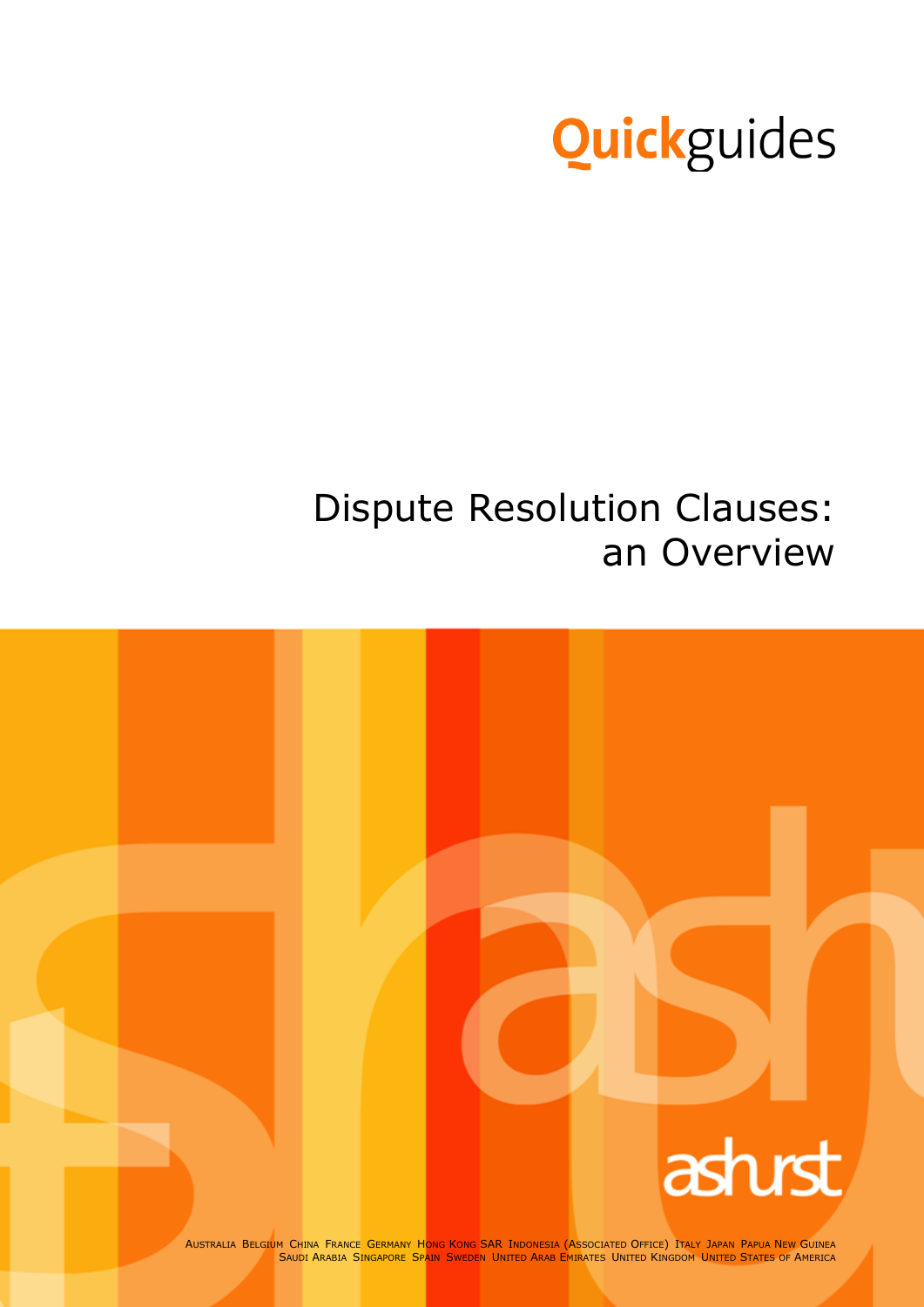# **Dispute Resolution Clauses: an Overview**

This guide highlights the key considerations that should be borne in mind when drafting dispute resolution clauses.

This guide covers:

- General issues to consider when drafting dispute resolution clauses
- Choice of forum: arbitration vs. litigation
- An overview of the issues to consider when drafting litigation and international arbitration clauses
- A brief overview of the other dispute resolution options, including:
	- Split/hybrid clause
	- Expert determination
	- Tiered dispute resolution
- Issues that can arise with related contracts
- Additional considerations to bear in mind including:
	- Address for service
	- State immunity

For detailed guidance on the drafting of the clauses themselves, see the following Quickguides:

- Jurisdiction clauses
- International Arbitration Clauses
- Expert determination
- Tiered dispute resolution clauses

Ashurst LLP and its affiliates operate under the name Ashurst. Ashurst LLP is a limited liability partnership registered in England and Wales under number OC330252. It is a law firm authorised and regulated by the Solicitors Regulation Authority of England and Wales under number 468653. The term "partner" is used to refer to a member of Ashurst LLP or to an employee or consultant with equivalent standing and qualifications or to an individual with equivalent status in one of Ashurst LLP's affiliates. Further details about Ashurst can be found at www.ashurst.com. © Ashurst LLP 2016 Ref: 9093976 May 2016

This publication is not intended to be a comprehensive review of all developments in the law and practice, or to cover all aspects of those referred to. Readers should take legal advice before applying the information contained in this publication to specific issues or transactions. For more information please contact us at Ashurst LLP, Broadwalk House, 5 Appold Street, London EC2A 2HA T: +44 (0)20 7638 1111 F: +44 (0)20 7638 1112 www.ashurst.com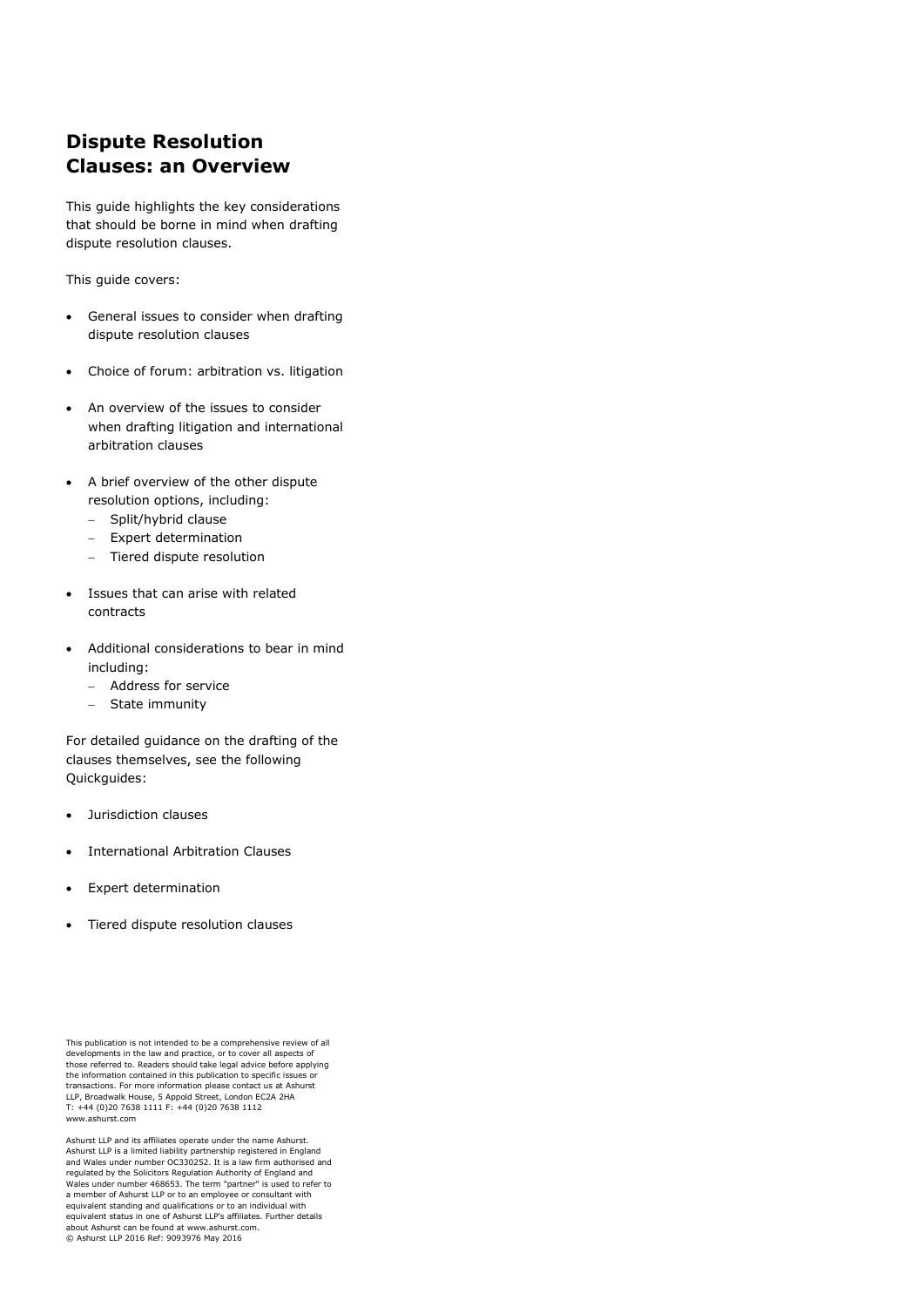# Dispute Resolution Clauses: an Overview

Dispute resolution clauses are often relegated to the end of contractual negotiations; or are dismissed as "boilerplate" and given standard wording without any thought as to the context. But these clauses can have profound implications for how any dispute is resolved and the contractual rights and obligations enforced.

Is the dispute to be decided by a panel of arbitrators or by a judge? Will it be heard in England, in Europe, or in another part of the world? Will the dispute resolution method take months or years, and can it then be appealed? Will it result in a judgment that can be easily enforced or something that will need further litigation before it can be translated into monetary value? The answers to these questions can radically affect the outcome of a dispute and can make a difference in how a dispute is resolved that may be worth many thousands of pounds in costs.

These questions are answered by looking at the dispute resolution clause in a contract. Litigators turn to such clauses as the very first step in examining a dispute: these, together with the governing law clause, are the basic rules of engagement in any dispute and any contract negotiator must view dispute resolution clauses in this light when sitting down to negotiations. Simply because they are at the end of a contract by custom does not mean that they should be relegated to the end of the list of important provisions.

This guide looks at the issues to consider when drafting dispute resolution clauses.

# **1. General principles**

The dispute resolution clause should be clearly drafted and unambiguous. The English courts will endeavour to give effect to the parties' agreement on how they wish to resolve their disputes, but if such agreement is not clear because the clause has been poorly drafted, parties could find themselves in a different forum to the one they chose.

A distinction should be drawn between the governing law clause and the dispute resolution clause. The former deals with the substantive law governing the agreement. The latter sets out the forum in which the parties want any disputes arising under the agreement to be resolved. Although distinct, these principles are often confused and uncertainties arise when both governing law and choice of forum for disputes are dealt with in the same clause. As a matter of best practice they should be dealt with separately.

As a point of categorisation, the expression "dispute resolution clause" refers to the contractual provisions by which parties specify how their disputes are to be resolved: this includes arbitration, mediation and reference to litigation through the courts (commonly referred to as a "jurisdiction clause"). As such a jurisdiction clause is simply another species of dispute resolution clause and should only be included where parties want a particular court (or courts) to decide a dispute. It should not be included where an alternative forum for dispute resolution is preferred.

# **2. Choice of forum: arbitration or litigation?**

When drafting the dispute resolution clause, the first decision to make is which forum to choose for the resolution of any dispute arising under the agreement. There are several options and parties can either elect one forum or a combination of different forums. The common starting point is deciding whether court litigation or arbitration is more appropriate. This requires an understanding of the advantages and disadvantages of the different forums as, in each case, the transaction will be better suited to one or the other.

#### **Enforceability**

ł

Generally speaking, arbitration awards are easier to enforce than court judgments. The New York Convention on the Recognition and Enforcement of Foreign Arbitral Awards 1958 (the "New York Convention") provides an extensive enforcement regime for international arbitration awards. Most industrialised nations are signatories (see the UNCITRAL website<sup>1</sup> for a list). There is no real equivalent for enforcement of court judgments.<sup>2</sup> Having

<sup>1</sup> http://www.uncitral.org/uncitral/en/uncitral\_texts/arbitration/NYConvention\_status.html.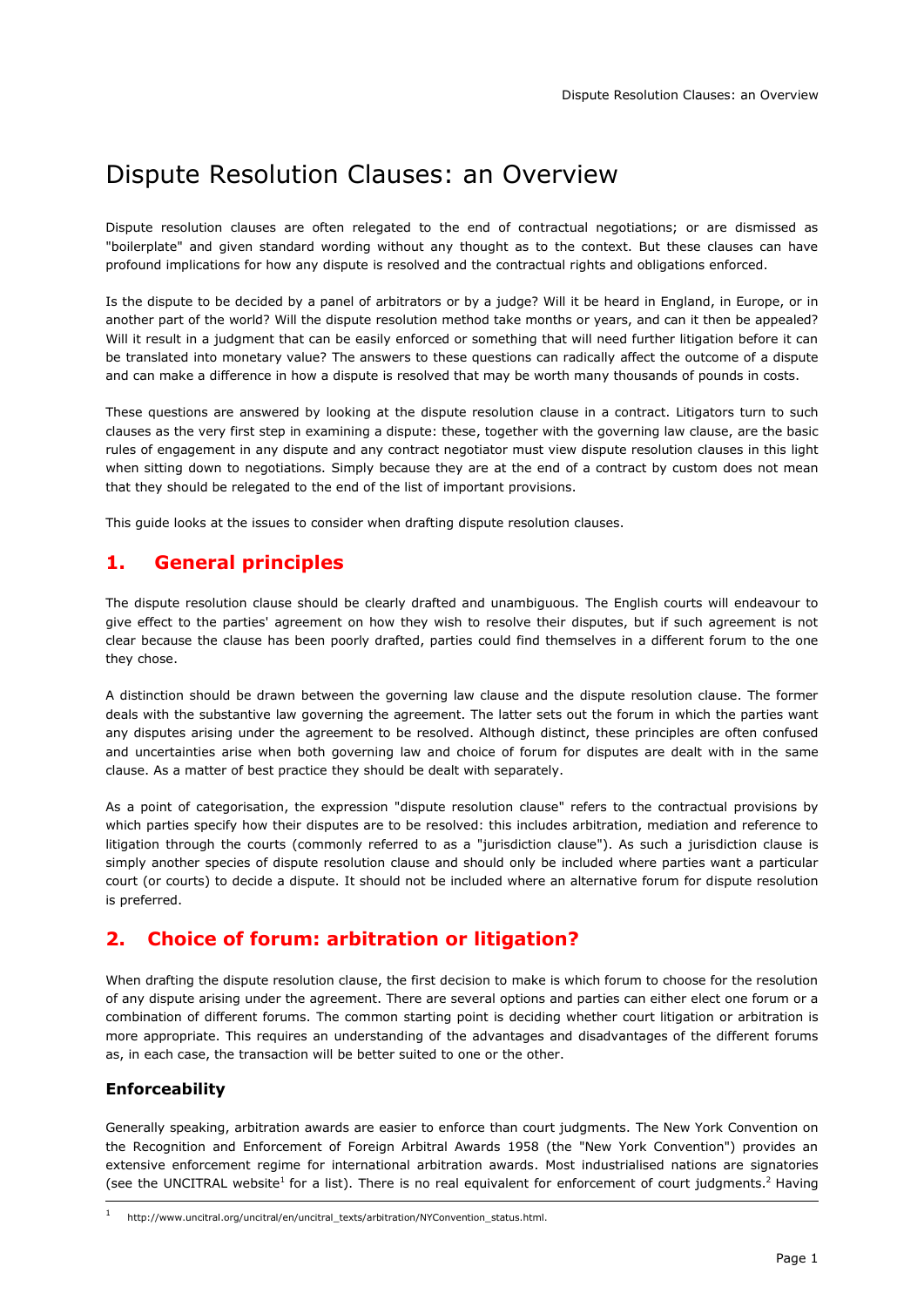said that, enforcement of an English court money judgment within the EU and in other Commonwealth countries should be fairly straightforward.<sup>3</sup> However, if you are likely to need to enforce in a country outside the EU and the Commonwealth, arbitration is the preferable option.

#### **Flexibility**

There is much greater scope for the parties to adapt procedures to the needs of a particular dispute in arbitration than in court. In arbitration, parties are generally free to agree a suitable procedure, hold hearings in a neutral country, and appoint arbitrators who are of a different nationality compared to the parties. Arbitrators can also be empowered to decide a dispute under different substantive and/or different procedural rules than the rules which a court is compelled to observe.

#### **Privacy/Confidentiality**

English court trials are open to the public save in the most exceptional circumstances (e.g. Official Secrets), statements of case are publicly available (unless the court orders otherwise) and judgments are published. In comparison, arbitration hearings are held in private and the documents produced and awards issued are generally confidential. Thus commercial secrets and "dirty linen" need not be exposed in public – although in some disputes there may be an advantage to have the dispute in the public arena, to put pressure on the opposing party and to create precedent for later cases. Where parties are choosing arbitration for privacy reasons they are always well advised to ensure that an express confidentiality provision is included in the arbitration agreement or procedural order as attitudes to confidentiality will vary in different jurisdictions.

#### **Multiple parties and multiple agreements**

Court procedure permits the joinder of all relevant parties to a dispute so all aspects can be resolved in one hearing. It also permits the consolidation of related actions, for example, where they all arise in respect of related contracts. There is no compulsory right of joinder or consolidation in arbitration as an arbitral tribunal only has jurisdiction over those parties which have entered into the arbitration agreement. This means that where there are multiple parties and multiple agreements there is a risk of parallel proceedings and inconsistent outcomes. Provision for joinder and consolidation in arbitration can be made but requires careful consideration and drafting beforehand.

#### **Quality of the judges**

Generally the quality of English High Court judges is top-class and so the judgment given is sensible, correct and justifiable. The quality of an arbitral tribunal may be more variable given the freedom of the parties to choose arbitrators (though there are many top-class arbitrators throughout the world as well). Arbitral tribunals also lack the "safety-check" afforded by an appeal system.

#### **Market knowledge**

If a dispute is likely to raise technical or scientific issues of fact, arbitration permits the parties to choose a tribunal with the relevant technical expertise. Depending on the nature of the (likely) dispute this can have great benefits compared to a court where you may have a trial before a judge who has no such knowledge and has to have explained at length (and cost) what would otherwise be a "given".

#### **Speed**

It used to be said that arbitration was quicker than litigation. However, this has become less accurate with the increasing involvement of lawyers in arbitration, together with the difficulties in convening a three-man tribunal. The process has now slowed down to a similar pace as that of the courts. Overall it is difficult now to make a

ł

<sup>2</sup> The Hague Convention on Choice of Court Agreements of 2005 is the litigation equivalent of the New York Convention. However, to date only Mexico, the US and the EU have signed. It will be a while before it has the impact of the New York Convention.

<sup>3</sup> Under the various reciprocal enforcement treaties in place: Council Regulation (EC) No 1215/2012 on Jurisdiction and the Recognition and Enforcement of Judgments in Civil and Commercial Matters (commonly referred to as the Brussels Regulation); The Lugano Convention on Jurisdiction and the Enforcement of Judgments in Civil and Commercial Matters; The Administration of Justice Act 1920; and The Foreign Judgments (Reciprocal Enforcement) Act 1933.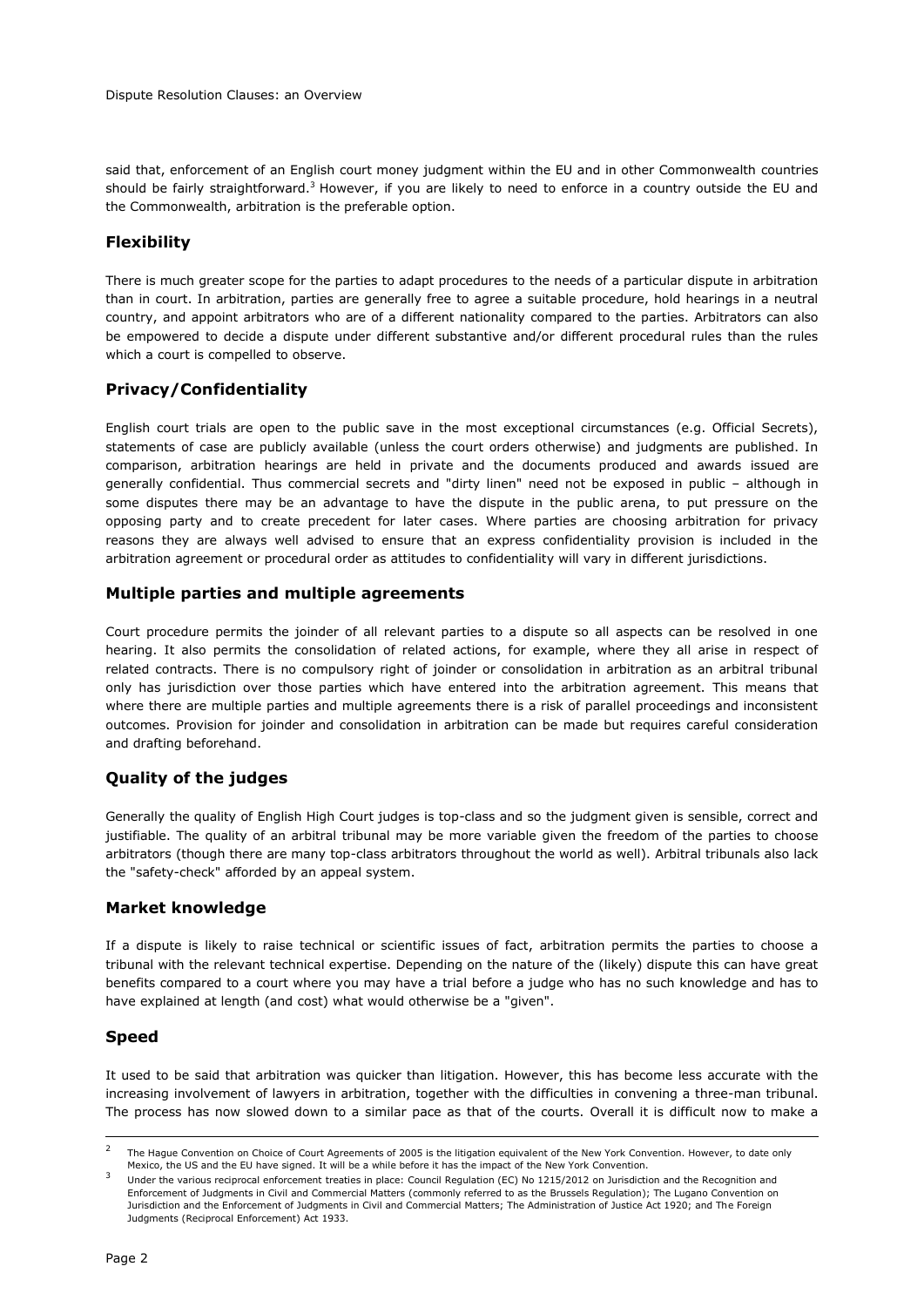generalised comparison between the speed of arbitration and litigation as this will depend on many factors. It is relevant to note here though that if there is an appeal of a court judgment, arbitration will be significantly faster than litigation given the fact that there is little possibility of appealing an arbitration award (see below on finality of decision).

#### **Summary determination**

Although in principle an arbitral tribunal can determine claims and defences summarily, in practice this power is rarely used. In contrast, English court judges are happy to determine matters at an early stage – whether by way of preliminary issue or summary judgment. Therefore, if claims are likely to be straightforward and are indisputably due, court proceedings may be preferable.

#### **Finality of decision**

The circumstances in which an arbitrator's award can be appealed in England and Wales (to the High Court) is now very limited indeed, and the same is true in the case of international arbitrations in most other jurisdictions. In contrast, a High Court judgment can be appealed relatively easily to the Court of Appeal, as in many other jurisdictions, involving more delay, cost and uncertainty.

#### **Neutrality**

In international contracts there can be a perceived disadvantage in having a dispute referred to the "home" court of a counterparty, particularly if the counterparty is a State entity. Arbitration permits the parties to refer their disputes to a neutral forum. In addition, the consensual nature of arbitration means that the parties can ensure that the composition of the tribunal, as well as the seat of the arbitration and the location of any hearing, are neutral.

#### **Cost**

Arbitration is often perceived as being cheaper than litigation but this is now rarely the case. The fact that parties are not required to pay for the judge's time and the hire of the court, and the availability of procedures such as summary judgment, mean that court litigation can be cheaper. However, there is a substantial amount of front loading of costs in court proceedings, and in arbitration flexible and more cost efficient procedures can be agreed, but this is dependent on the parties co-operating.

#### **Recalcitrant parties**

There is more scope for a party to delay matters in arbitration: arbitral tribunals' coercive powers are much more limited than that of a court and, generally speaking, judges tend to be less tolerant of such behaviour and more robust in imposing sanctions.

#### **No precedent**

An arbitration award is for most purposes confidential to the parties. Furthermore, although persuasive, it does not give rise to any binding precedent or res judicata vis à vis other parties. Where, therefore, a final and generally binding ruling on the meaning of a standard form contract is required, court litigation will be preferable.

### **3. Jurisdiction clauses**

A jurisdiction clause should be included where the parties want all disputes arising under their agreement to be determined by a particular national court or courts. A party expressly submitting to the courts of a particular jurisdiction will find it difficult to argue that those courts are not the appropriate forum for the trial of disputes.

#### **Drafting considerations**

The issues to consider when drafting a jurisdiction clause include the following: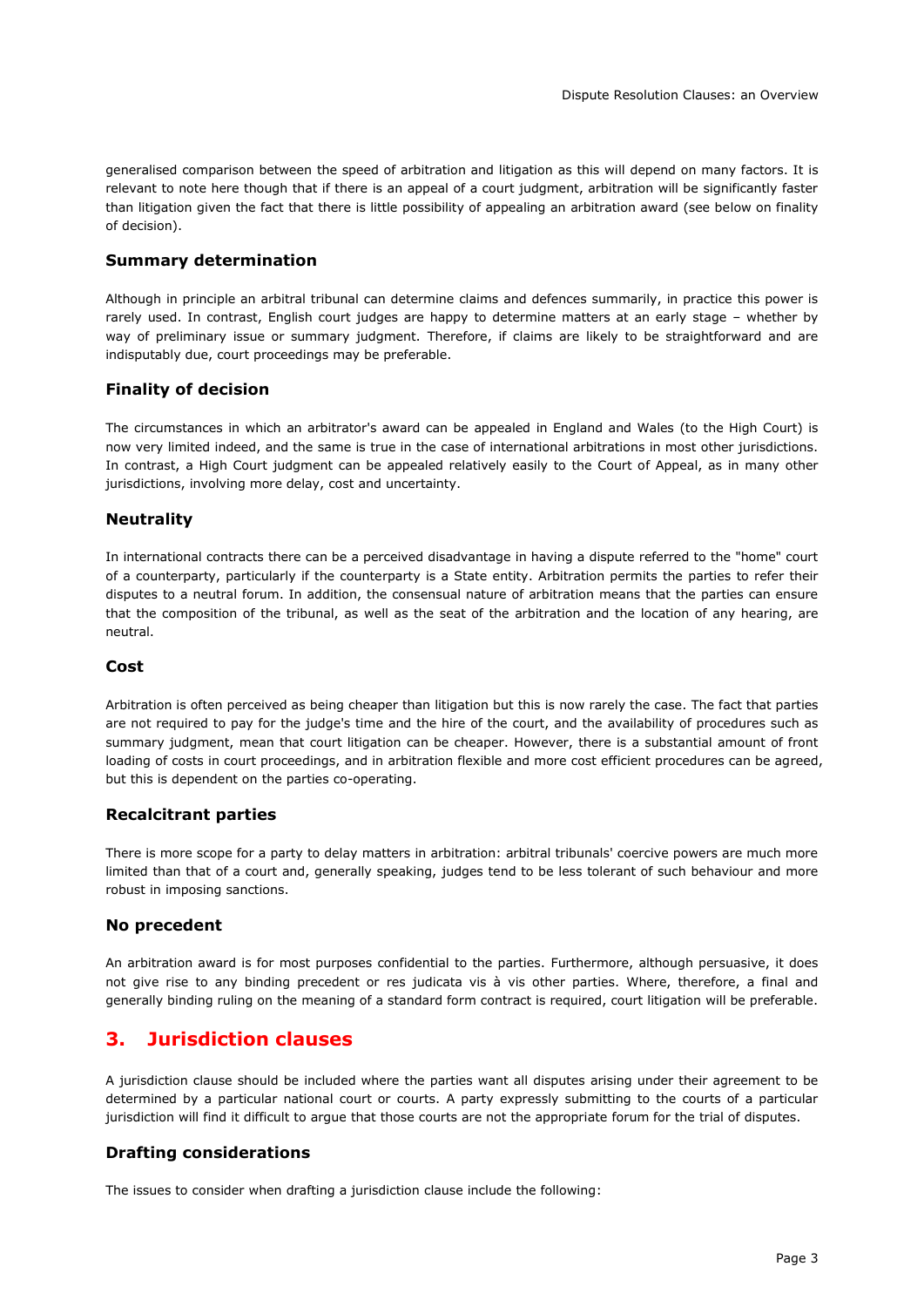- **Which jurisdiction?** Factors influencing this decision will include convenience, the preferred judicial system and enforcement. It is possible to specify more than one jurisdiction where agreement on one cannot be reached.
- Should the clause be **exclusive or non-exclusive?** Exclusive clauses, where the parties submit to the exclusive jurisdiction of one particular court offer certainty and greater protection against proceedings being commenced in a different court. On the other hand non-exclusive clauses, whereby both parties agree that a particular court has jurisdiction but without prejudice to the right of one or other of the parties to take a dispute to the courts of any other appropriate jurisdiction, offer greater flexibility.
- **Scope of the clause**. Do you want all conceivable disputes to be determined by a particular court? If yes, the clause will need to be drafted widely so as to avoid arguments over whether a particular dispute falls within the scope of the clause.

#### **Formalities**

Jurisdiction clauses should always be expressly written into the contract; it is vital that a contract clearly records the parties' agreement to a particular jurisdiction. Do not leave it to invoices sent after the contract has been concluded, or fall into the trap of allowing the parties' standard terms to be swapped thereby practically guaranteeing a "battle of forms" argument over whose terms - and exclusive jurisdiction clause - apply.

See our Quickguide: "Jurisdiction Clauses" for more detail.

# **4. International arbitration clauses**

As with all contract clauses, to introduce a "standard" arbitration clause into all contracts can be unhelpful since there is no such thing as a "standard" contract or a "standard" dispute. Rather, the parties should consider whether there are any matters that the clause ought to address in the particular circumstances.

#### **Key questions to consider**

- **Which arbitration rules should be used?** In particular, is ad hoc or institutional arbitration preferable and, if the latter, which institution?
- **Where should the arbitration take place?** The place, or seat of the arbitration as it is commonly known, is one of the most important factors to consider as it affects not only the procedure and attitude of the courts to the arbitration but, more importantly, the enforceability of the arbitration award.
- **How many arbitrators should there be?** Usually arbitrations are heard by one or three arbitrators. Sole arbitrators mean less expense and delay. However, in high-value international disputes it is usual to provide for the appointment of a tribunal of three arbitrators.

#### **Drafting considerations**

These basic elements should be included in an arbitration clause.

- **Reference to arbitration**. Arbitration is consensual. There therefore has to be a clear agreement to refer disputes to arbitration (the "reference" to arbitration). In most cases parties will want to ensure that all disputes are determined in arbitration. To achieve this the scope of the arbitration clause must be wide enough to encompass all possible disputes and claims (including tort and other non-contractual claims). The clause should therefore incorporate wide wording such as "disputes relating to" or "arising in connection with" the contract. This avoids the situation where some claims or disputes fall outside the jurisdiction of the tribunal.
- **Incorporation of the rules governing the arbitration.** It is common for the clause to specify the rules that are to govern the arbitration. These could be institutional rules, such as those of the LCIA, or if an ad hoc arbitration, the UNCITRAL rules.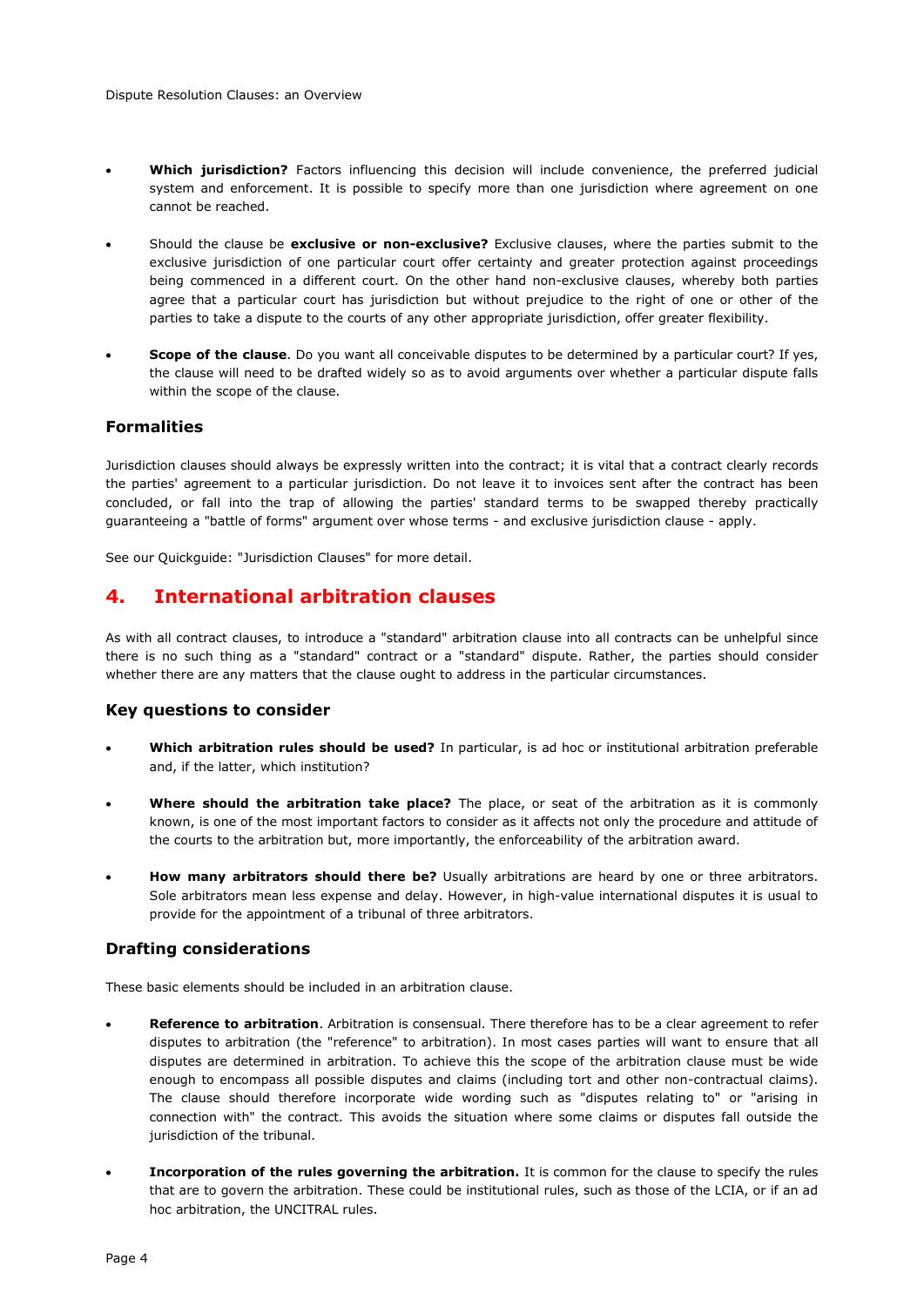- **Seat of the arbitration.** As mentioned above it is essential to specify this. This does not prevent the parties from specifying a different venue for the arbitration and this can be provided for separately in the clause if the parties wish to have the hearing take place elsewhere.
- **Choice of language.** This should be agreed as this will be the language of all the written submissions and the hearings.
- **Preferred number of arbitrators.** It is preferable to agree this in advance and, if any disputes are likely to be technical in nature, consider whether the clause should state that any arbitrator appointed is to have particular professional or industry experience.

The following may also be relevant depending on the circumstances.

- **Multiple parties or related contracts.** Given the consensual nature of arbitration it is not possible to join third parties to arbitration unless they consent. Equally, if there are connected disputes but arising under separate contracts with separate arbitration agreements, it is not possible to consolidate the arbitrations. However, it is possible to draft the clause or clauses so that joinder and consolidation is possible but careful drafting is required.
- **Excluding rights to appeal.** Finality is one of the attractions of arbitration and therefore it is common for parties to agree to exclude rights to appeal to the extent permitted by the laws of the relevant state. Certain institutional rules already make provision for this (e.g. ICC, LCIA).
- **Provision for interim measures**. The ability of the parties to apply to the arbitral tribunal or national courts for interim relief will depend on the chosen procedural law and the powers given to the arbitration tribunal under the rules governing the arbitration and the clause itself.
- **Confidentiality.** In certain jurisdictions, including England and Wales, confidentiality of the arbitration is already protected but in other jurisdictions such protection will only apply if the clause includes confidentiality provisions.

For more detailed guidance see our Quickguide: "International Arbitration Clauses".

# **5. The other dispute resolution options**

Traditionally the main choice for dispute resolution was arbitration or litigation. However, the last few years have seen contracting parties become more creative in their adaptation of these forums and, in some areas, are moving away from it altogether. Parties are now choosing more cost-effective, efficient and bespoke ways of dealing with their disputes and are catering for this in their contracts. Dispute resolution clauses are, as a result, becoming longer and more complex. If drafted clearly and with thought they can ensure that disputes are resolved in a way that best supports the commercial interests of the parties. If not, parties can find themselves in delayed and protracted proceedings in the forum they were particularly keen to avoid.

What follows is a brief overview of the principal mechanisms being used and drafting pointers.

#### **Split/hybrid clauses**

The term "split" or "hybrid" clause covers a variety of hybrid dispute resolution clauses, the most common being a clause which provides for both court jurisdiction and arbitration coupled with a mechanism allowing one or both parties the right to determine the procedure once a dispute arises. Such clauses tend to be used when one party has a superior bargaining position, the stronger party utilising the clause to optimise its position in any given dispute. So, for example, the clause would provide that disputes are to be resolved in the English High Court but with Party A also being permitted to elect that the dispute in question be referred to arbitration.

Such clauses are increasingly appearing in financing agreements, in particular international derivatives and loan transactions with counterparties in jurisdictions where English court judgments may not easily be enforced. They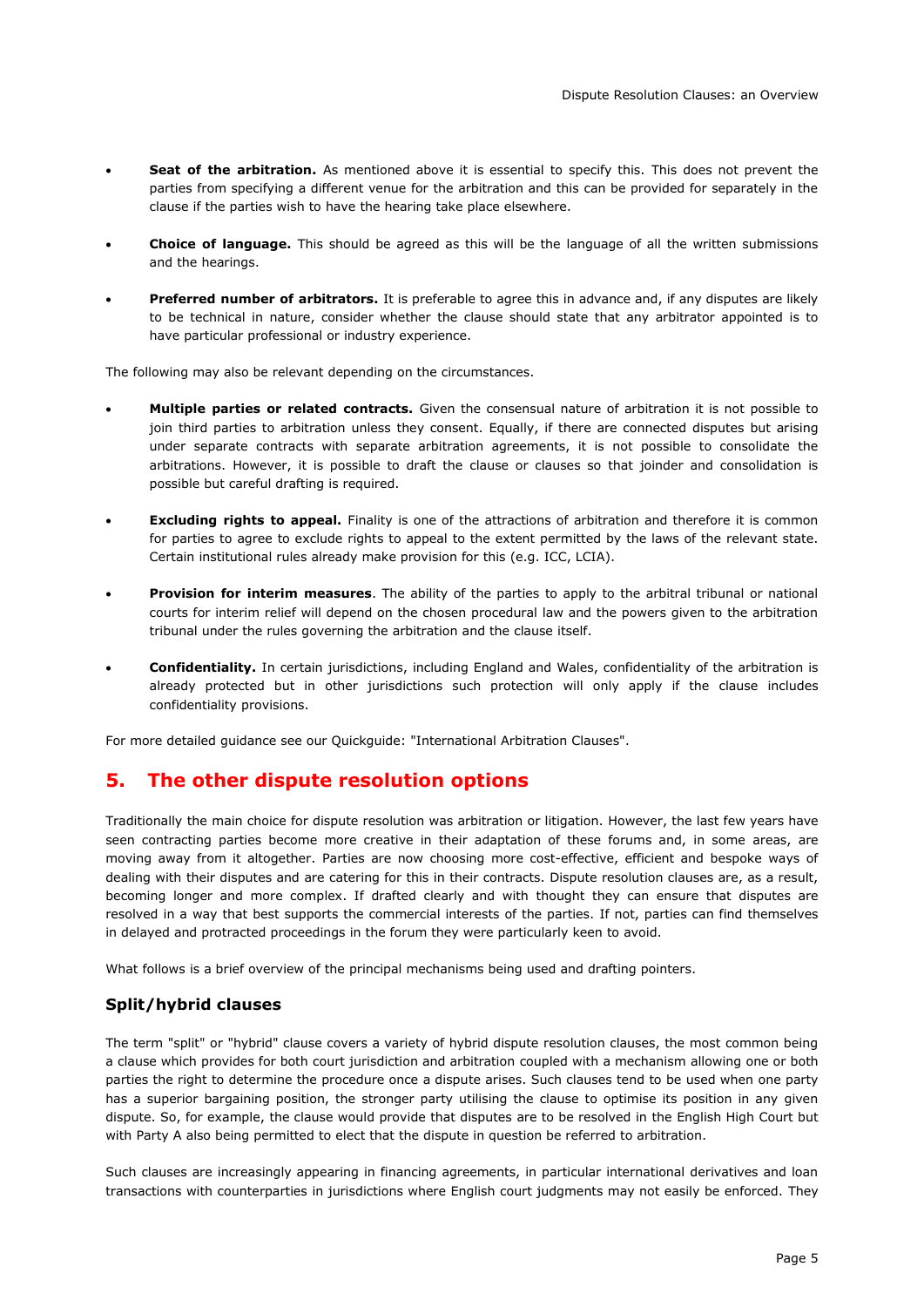have the obvious advantage of allowing the stronger party to control where any proceedings are to be commenced, the usual choice being between arbitration or litigation.

Caution should be used whenever such a clause is considered. Although valid as a matter of English law other jurisdictions may take a different approach. In some jurisdictions split clauses may be deemed invalid on the basis that they do not provide a proper reference to arbitration (where only one party has the right to refer the matter to arbitration) or they are unfair and against public policy (given that they strongly favour one party). If your contract incorporates a split clause check the governing law of the contract to make sure that it recognises their use and validity and also check the law of any relevant jurisdiction, for example, any jurisdiction where enforcement of any judgment or award might be sought.

When drafting such clauses clarity is essential. Also consider carefully how the clause is to operate. It is important to set out clearly the precise circumstances in which the option may be exercised and the extent of control of the stronger party. For example, is the stronger party to have an effective right of veto so that if the other party commences proceedings in the specified forum, the stronger party can then step in, have those proceedings stayed and proceedings commenced in their choice of forum?

#### **Expert determination**

Expert determination is a form of alternative dispute resolution whereby the parties to a contract ask an independent expert to give a binding decision on a dispute. If the clause is drafted properly and used in the right circumstances expert determination can offer an efficient and cost-effective means of settling a dispute. It is typically used for disputes of a technical nature or where a valuation is required.

Expert determination clauses operate wholly on a contractual basis. The parties can choose who they want to deal with the relevant issue and the exact confines of his authority without interference of the courts. There is no legislative back-up as there is for arbitration (for example, the Arbitration Act 1996 which supports arbitrations in England and Wales). As a result the process is often much quicker and much cheaper than litigation or arbitration. The downside is that there are very limited grounds on which an expert's decision can be appealed; if the expert gets it wrong the parties are stuck with the decision. An expert's decision is also not enforceable as of right in the same way as an arbitration award or court judgment. Enforcement has to be by way of fresh proceedings for breach of contract.

These issues can be dealt with by careful drafting. Of all the dispute resolution clauses an expert determination clause requires the most care and tailoring to the specific circumstances. See our Quickguide: Expert Determination for more detail.

#### **Tiered dispute resolution clauses**

Structured negotiation and/or mediation provide contracting parties with alternatives to arbitration and litigation offering faster, less expensive and more flexible methods of dispute resolution. Mediation, a process whereby a neutral third party (the mediator) tries to "broke" a settlement agreement between the parties, is particularly successful in assisting parties in dispute to avoid costly litigation or arbitration. It is becoming more common for these methods to be provided for by inclusion in a tiered dispute resolution clause (also referred to as a "stepped" or "escalation" clause). Such clauses allow a claim to be escalated in stages. For example, a typical stepped clause would provide for negotiation at different levels within each party's business, mediation and then litigation or arbitration. If drafted carefully they can provide parties with a commercial and cost-effective dispute resolution mechanism. Conversely, poor drafting can add an extra layer of bureaucracy and, at worst, leave parties without proper recourse to the courts or arbitral tribunal.

Further guidance on drafting these clauses can be found in our Quickguide: Tiered Dispute Resolution Clauses.

### **6. Multiple contracts: conflicting dispute resolution clauses**

Transactions will often involve a suite of documents. Where that is the case, those drafting the contracts should consider the overall dispute resolution strategy. In particular, is there to be consistency throughout the documents as to where disputes should be resolved? While consistency is preferable, often it will not be possible.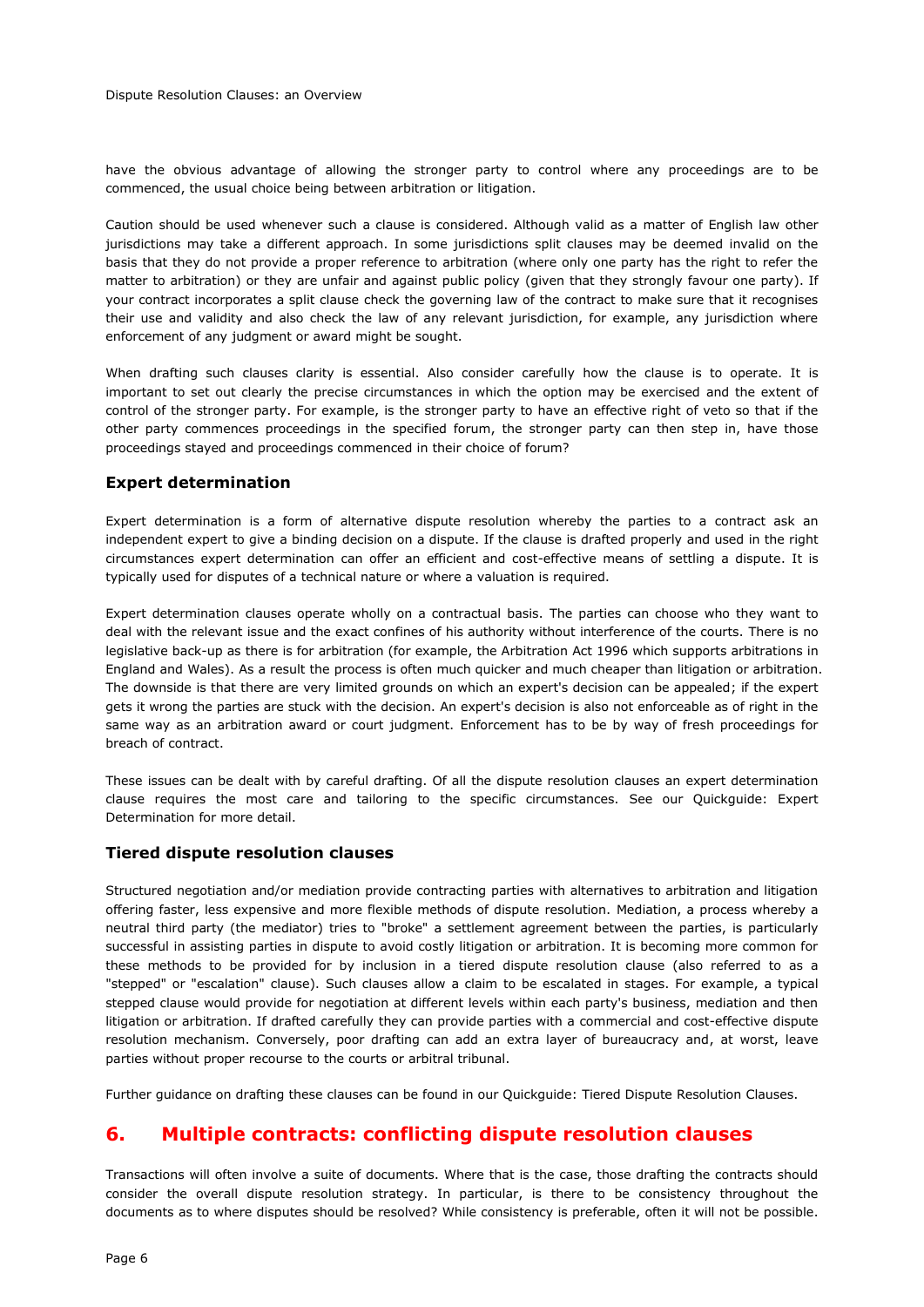In those circumstances care needs to be taken as difficulties can arise when disputes fall under more than one contract. In particular:

- there is an increased risk of parallel proceedings if the dispute falls within the scope of different contracts, separate proceedings could be commenced in accordance with the dispute resolution clause of each contract;
- inconsistent clauses can give rise to uncertainty and the possibility of satellite litigation as the parties end up in court trying to work out which dispute resolution clause applies; and
- decisions to commence proceedings under one contract may impact on any similar fact disputes arising under another contract.<sup>4</sup>

Risks can be minimised by thinking about the dispute resolution strategy at the transaction stage. In particular, think carefully where you want any disputes which go to the heart of the transaction to be heard. That choice should then be inserted into the main contracts and this will assist in ensuring that disputes that could potentially fall under several of the contracts will be heard in that forum. Alternatively, and particularly if arbitration is used, consider drafting an umbrella agreement which clearly sets out the position as to where any disputes which go to the heart of the transaction should be heard.

# **7. Additional considerations**

Whatever forum for dispute resolution is chosen, parties should also give thought as to whether they need to provide for an address for service or whether the contract requires a sovereign immunity waiver clause.

#### **Address for service**

An address for service clause is basically a clause which provides that when a dispute arises, proceedings are to be served on a particular address. Such clauses are essential if disputes are to be resolved in the English High Court and one or more of the parties resides outside the jurisdiction (i.e. England and Wales). If not, time can be lost in ensuring that valid service is effected outside the jurisdiction once a dispute arises. Where arbitration is the chosen forum an address for service within the jurisdiction is not essential but is still highly recommended for practical purposes so that both parties know where they are to serve proceedings in the event a dispute arises.

#### **Sovereign immunity**

ł

If one of the parties is a state or state entity then a waiver of sovereign immunity clause is required in order to ensure that any judgment or arbitration award can be enforced.

<sup>4</sup> As highlighted by recent English court decisions: *UBS Securities LLC -v- HSH Nordbank AG* [2009] EWCA Civ 585, *Sebastian Holdings Inc -v-Deutsche Bank AG* [2010] EWCA Civ 998, *Deutsche Bank AG -v- Tongkah Harbour Public Co Ltd*; *Deutsche Bank AG -v- Tungkum Ltd* [2011] EWHC 2251 (QB); *PT Thiess Contractors Indonesia -v- PT Kaltim Prima Coal and another* [2011] EWHC 1842 (Comm).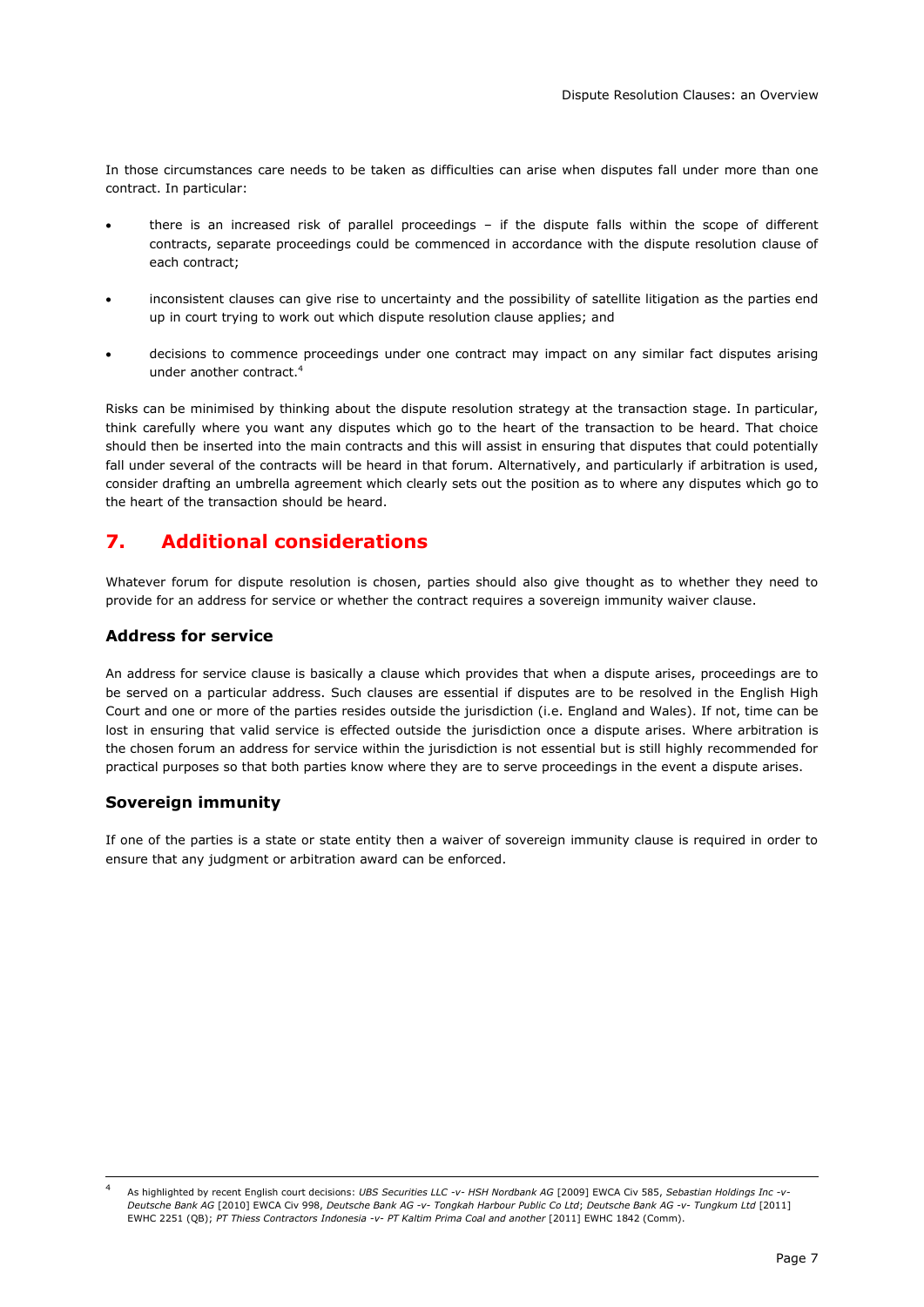## **Ashurst Quickguides**

Ashurst's Quickguides are a regularly updated mini-library of short legal summaries on a range of key issues relevant to businesses. For a full list of current titles and the most up-to-date versions, please visit the publications section of our website [\(www.ashurst.com\)](http://www.ashurst.com/).

If you would like further information on this guide, please speak to your usual contact at Ashurst or one of our contacts listed below.

#### **Simon Bromwich**

T: +44 (0)20 7859 1572 E: simon.bromwich@ashurst.com

**David Capps**

T: +44 (0)20 7859 1397 E: david.capps@ashurst.com

#### **Tom Connor**

T: +44 (0)20 7859 1638 E: tom.connor@ashurst.com

**Tom Cummins** T: +44 (0)20 7859 1051 E: tom.cummins@ashurst.com

**Lynn Dunne** T: +44 (0)20 7859 3242

E: lynn.dunne@ashurst.com

**Jon Gale** T: +44 (0)20 7859 1630

E: jon.gale@ashurst.com

**James Levy** T: +44 (0)20 7859 1810 E: james.levy@ashurst.com

**Angela Pearson**

T: +44 (0)20 7859 1557 E: angela.pearson@ashurst.com

**Tim Reid** T: +44 (0)20 7859 1548 E: tim.reid@ashurst.com

#### **Matthew Saunders**

T: +44 (0)20 7859 1339 E: matthew.saunders@ashurst.com

**Edward Sparrow** T: +44 (0)20 7859 1573

E: edward.sparrow@ashurst.com

**Iain Travers**

T: +44 (0)20 7859 1618 E: iain.travers@ashurst.com